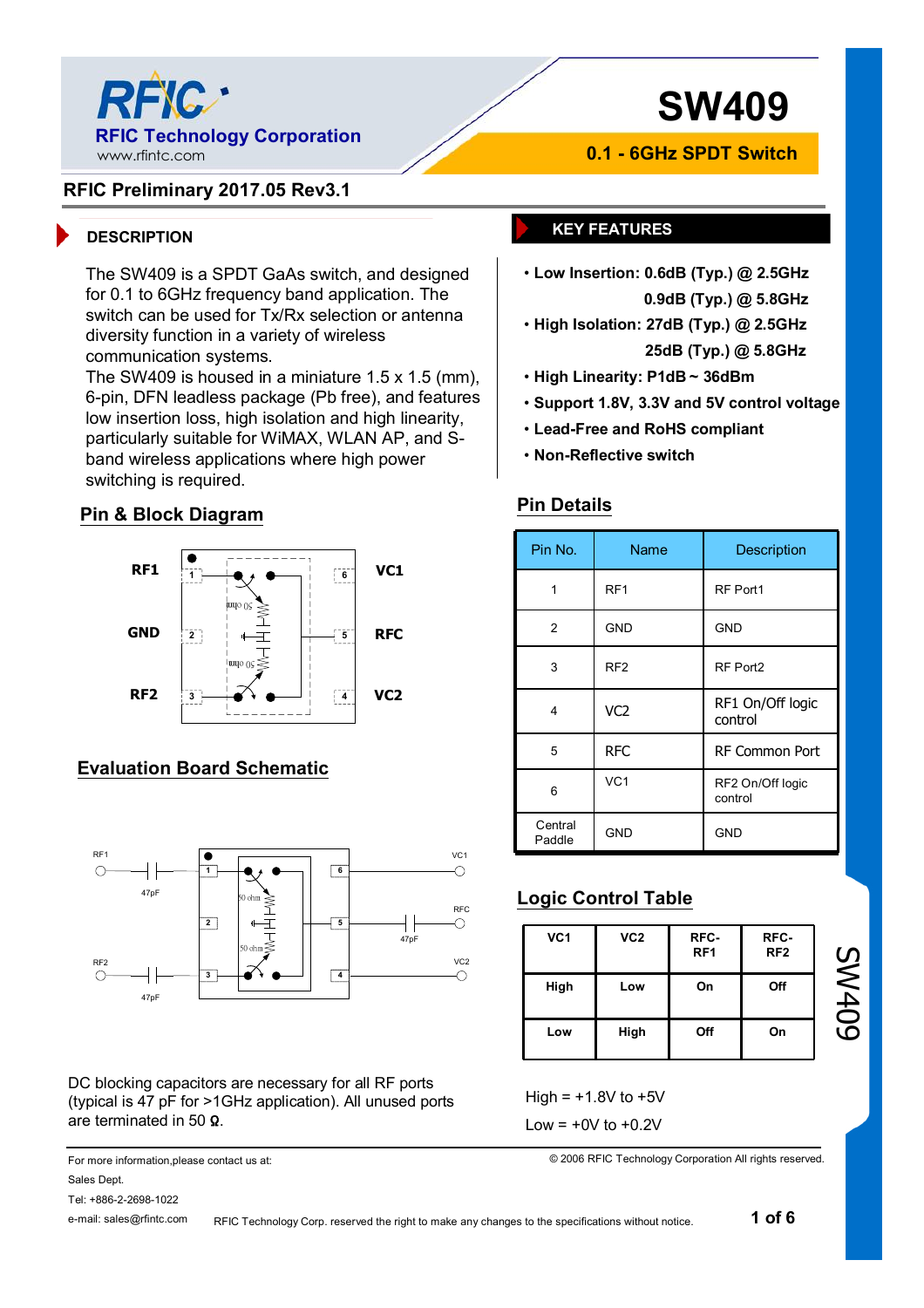

# **SW409**

**0.1 - 6GHz SPDT Switch**

#### **RFIC Preliminary 2017.05 Rev3.1**

RF Input Power (under acceptable bias state, > 500MHz)

#### **Absolute Maximum Ratings Important Note:**

The information provided in this datasheet is deemed to be accurate and reliable only at present time. RFIC Technology Corp. reserves the right to make any changes to the specifications in this datasheet without prior notice.



**Caution: ESD Sensitive Appropriate precaution in handling, packaging and testing devices must be observed.**

### **Electrical Characteristics for 25 ℃ Ambit Temperature**

+40 dBm

Logic High = 3V; Logic Low = 0V;  $T_A$  = 25°C; unless otherwise noted.

**Parameter Rating Unit** 

Gate-Source Voltage  $(V_{GS})$   $-0.2$  to +8 V

Operating Ambient Temperature | -40 to +125 | 
C

Moisture Level **MSL1** 

Storage Temperature **1** -65 to +150 **C** 

ESD Level and Class 1A HBM

|                       | <b>Specification</b> |       |            |                 |                                                           |  |  |  |
|-----------------------|----------------------|-------|------------|-----------------|-----------------------------------------------------------|--|--|--|
| <b>Parameter</b>      | <b>Min</b>           | Typ.  | <b>Max</b> | <b>Units</b>    | <b>Notes</b>                                              |  |  |  |
| <b>Insertion Loss</b> |                      | 0.5   | 0.6        | dB              | $DC - 1.0GHz$                                             |  |  |  |
| (IL)                  |                      | 0.55  | 0.7        |                 | $1.0 - 3.0$ GHz                                           |  |  |  |
|                       |                      | 0.7   | 0.9        |                 | $3.0 - 5.0$ GHz                                           |  |  |  |
|                       |                      | 0.8   | 1.0        |                 | $5.0 - 6.0$ GHz                                           |  |  |  |
| Isolation             | 26                   | 28    |            | dB              | $DC - 1.0GHz$                                             |  |  |  |
| (ISO)                 | 25                   | 27    |            |                 | $1.0 - 3.0$ GHz                                           |  |  |  |
|                       | 25                   | 26    |            |                 | $3.0 - 5.0$ GHz                                           |  |  |  |
|                       | 24                   | 25    |            |                 | $5.0 - 6.0$ GHz                                           |  |  |  |
| <b>VSWR</b>           |                      | 1.2:1 | 1.5:1      | dB              | $1.0 - 6.0$ GHz                                           |  |  |  |
| IP <sub>1dB</sub>     | 34                   | 36    | 38         | d <sub>Bm</sub> | 1.0 - 6.0GHz, $V_{\text{High}}$ =3V, $V_{\text{Low}}$ =0V |  |  |  |
|                       | 24                   | 26    | 28         |                 | 1.0 - 6.0GHz, $V_{High} = 1.8V$ , $V_{Low} = 0V$          |  |  |  |
| IIP3                  |                      | 55    |            | dBm             | 1.0 - 6.0GHz, $V_{High}$ =3V, $V_{Low}$ =0V               |  |  |  |
|                       |                      |       |            |                 | $\triangle$ F = 1 MHz, Pin=+15dBm/tone                    |  |  |  |
| Second Harmonic       |                      | $-65$ |            | dBc             | $2f$ o @ Pout = $20d$ Bm                                  |  |  |  |
| <b>Third Harmonic</b> |                      | $-65$ |            | dBc             | 3fo $@$ Pout = 20dBm                                      |  |  |  |
| Switching Speed       |                      |       |            |                 | 50% control to 90% RF and 50% control                     |  |  |  |
| $T_{ON}/T_{OFF}$      |                      | 300   |            | ns              | to 10% RF                                                 |  |  |  |

Note: All measurements made in a 50 ohm system.

For more information,please contact us at: Sales Dept.

© 2006 RFIC Technology Corporation All rights reserved.

Tel: +886-2-2698-1022

e-mail: sales@rfintc.com

RFIC Technology Corp. reserved the right to make any changes to the specifications without notice.

SW409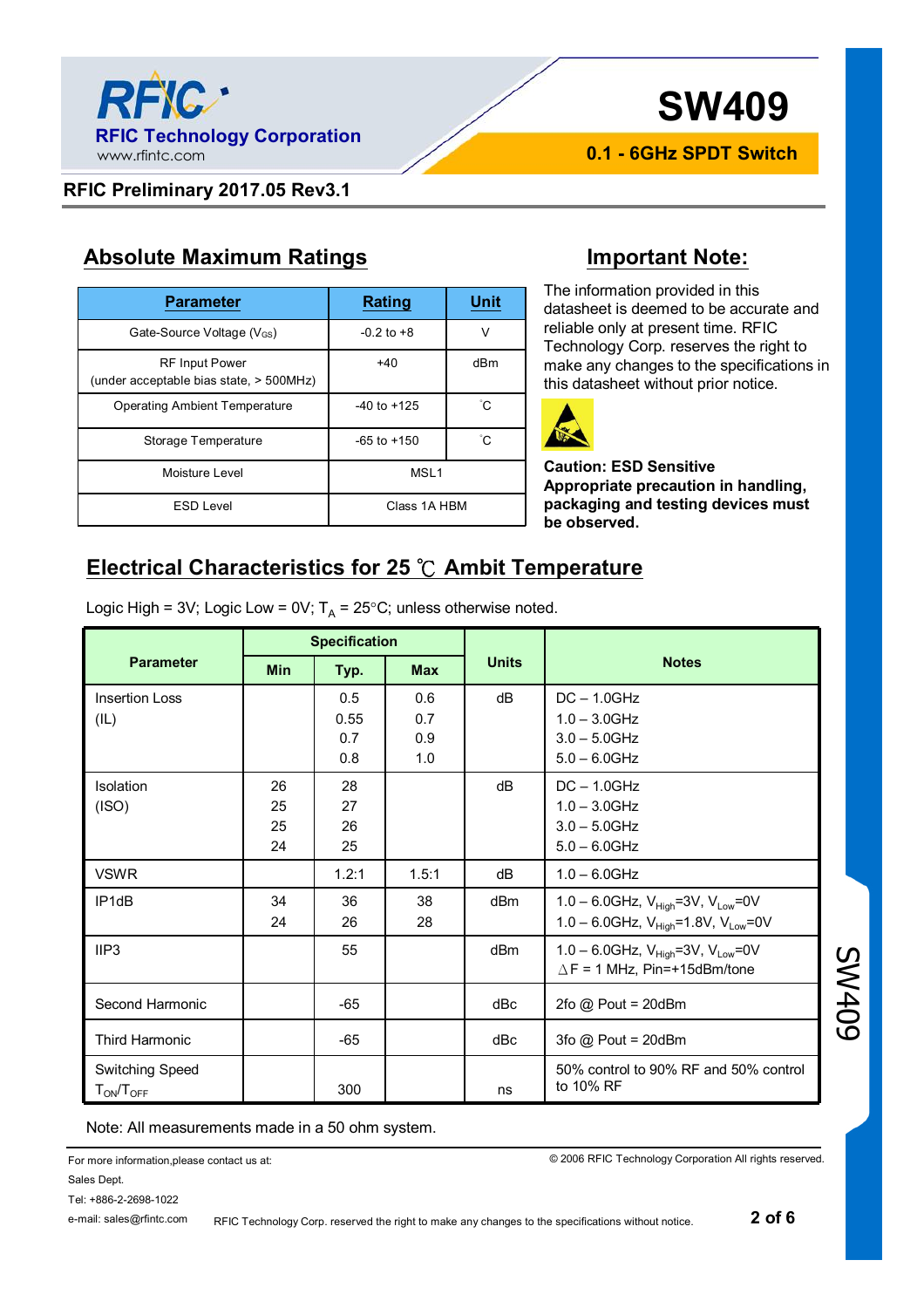



**0.1 - 6GHz SPDT Switch**

#### **RFIC Preliminary 2017.05 Rev3.1**

### **Typical Characteristic Chart**

#### **(RFC to RF1, RF2 (0, 2.7 V), TOP = +25℃)**





© 2006 RFIC Technology Corporation All rights reserved.

SW409

For more information,please contact us at: Sales Dept.

Tel: +886-2-2698-1022

e-mail: sales@rfintc.com

RFIC Technology Corp. reserved the right to make any changes to the specifications without notice.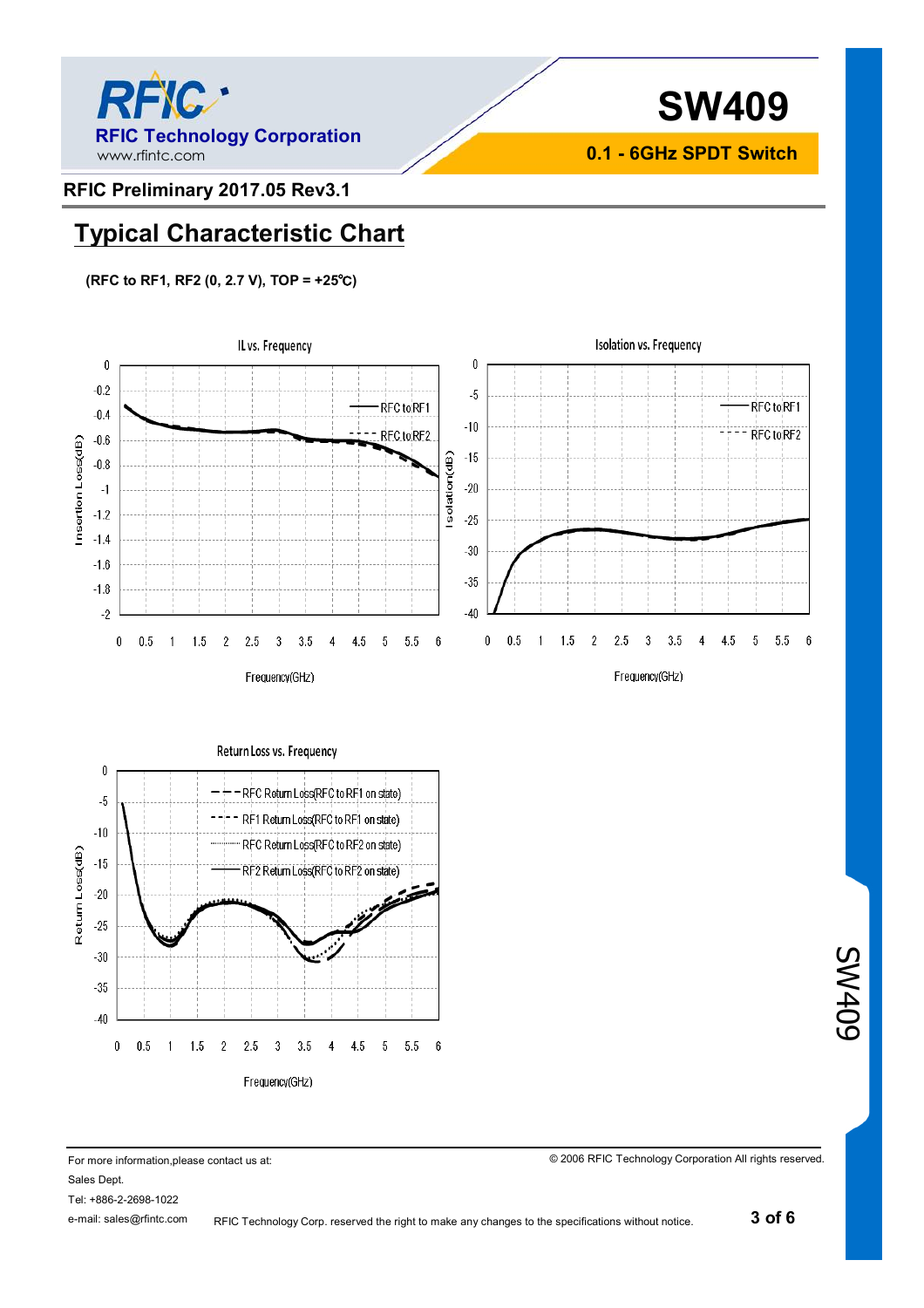



**0.1 - 6GHz SPDT Switch**

#### **RFIC Preliminary 2017.05 Rev3.1**

## **Package Outline**





### **Side View**



| Symbol | Dimensions in Millimeters |          |       |  |  |  |
|--------|---------------------------|----------|-------|--|--|--|
|        | MIN                       | NOM      | MAX   |  |  |  |
| А      | 0,35                      |          | 0.40  |  |  |  |
| A1     | 0.00                      |          | 0.05  |  |  |  |
| Α2     | 0,223                     |          | 0.273 |  |  |  |
| ΑЭ     |                           | 0.127REF |       |  |  |  |
| b      | 0.15                      | 0.20     | 0.25  |  |  |  |
| D      | 1.45                      | 1.50     | 1.55  |  |  |  |
| Πl     |                           | 1.2BSC   |       |  |  |  |
| E      | 1.45                      | 1,50     | 1,55  |  |  |  |
| E1     |                           | 0.70BSC  |       |  |  |  |
| E2     |                           | 0.30BSC  |       |  |  |  |
| е      |                           | 0.50BSC  |       |  |  |  |
| L      | 0.15                      | 0.20     | 0.25  |  |  |  |
| θ      | $-12$                     |          | Ω     |  |  |  |
| CCC    |                           | 0.08     |       |  |  |  |
| М      |                           |          | 0.05  |  |  |  |
| Burr   | 0.00                      | 0.03     | 0.06  |  |  |  |

© 2006 RFIC Technology Corporation All rights reserved.

SW409

For more information,please contact us at: Sales Dept.

Tel: +886-2-2698-1022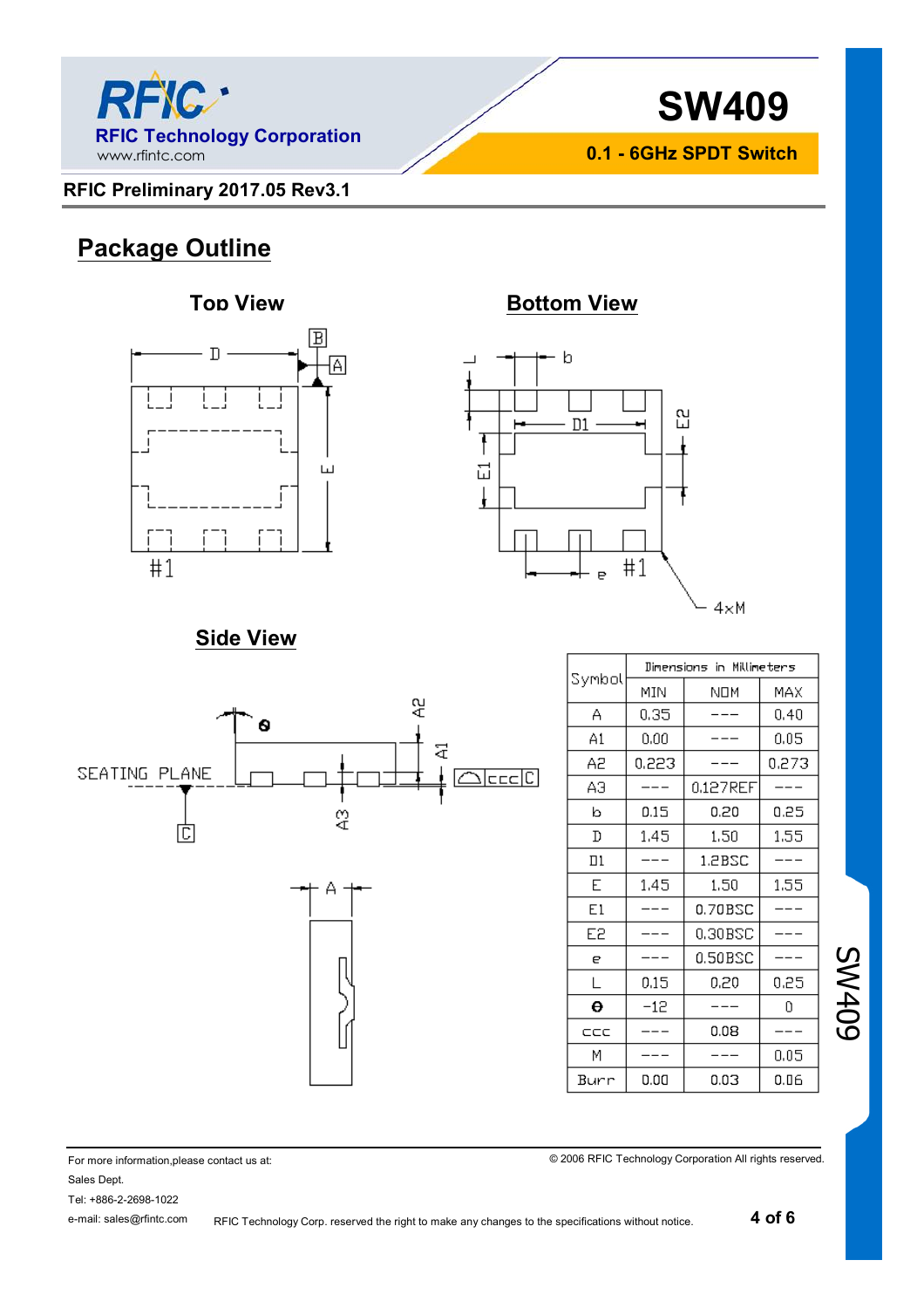

**SW409**

**0.1 - 6GHz SPDT Switch**

#### **RFIC Preliminary 2017.05 Rev3.1**

PROTECTIVE BAND (t=1.0mm)

# **Packing**

| Ю<br>0<br><b>END</b>                                                                          | ○<br>lоl                                                    |              | 圆<br>$\frac{2}{3}$                            | ∩<br>입<br>먾.       | N            | -Pln 1 Indicator<br><b>START</b> |  |
|-----------------------------------------------------------------------------------------------|-------------------------------------------------------------|--------------|-----------------------------------------------|--------------------|--------------|----------------------------------|--|
| $\circ$<br>$\circ$<br>O<br>$\circ$<br>$\circ$<br>o<br>O<br>$\circ$<br>$\circ$<br>$\circ$<br>O | O<br>$\circ$<br>$\circ$<br>O<br>$\circ$                     | $\circ$<br>Þ | $\circ$<br>O<br>$\circ$<br>$\circ$<br>$\circ$ | $\circ$<br>$\circ$ | O<br>$O$ $O$ |                                  |  |
| o<br>ब<br>◙<br><b>G</b><br>ы<br>同<br>ाञ<br>o<br>ाञ<br>Ba)<br>ES.<br>юI                        | в<br>密<br>æ.<br>$\mathcal{L}^{\mathcal{L}}$<br><b>Pitch</b> | 32 P R R     | $\circ$<br>o<br>o<br>⋒                        | 이 回<br>o<br>洄      | Ø<br>Ō       |                                  |  |
|                                                                                               |                                                             |              |                                               |                    |              |                                  |  |
| SEALED COVER TAPE-                                                                            |                                                             |              | SEALED COVER TAPE-                            |                    |              |                                  |  |
| SEALED COVER TAPE<br>-TRAILER-<br>WITH ЭК СОМРОМЕМТS                                          |                                                             |              | FIXING<br><b>LEADER</b><br>TAPE               |                    |              |                                  |  |
| -NO COMPONENTS-                                                                               |                                                             |              | АО СОМРОМЕМТ2-                                |                    |              |                                  |  |
|                                                                                               |                                                             |              |                                               |                    |              |                                  |  |
| <b>ITEM</b>                                                                                   | SPECIFICATION<br>(nm)(nininum)                              |              | <b>PKG</b>                                    | Tape               | Reel         | Devices                          |  |
| LEADER<br>COVER TAPE WITH EMPTY CAVITIES                                                      | B40(210格)                                                   |              | <b>TYPE</b>                                   | Width<br>(mm)      | Size         | Per<br>Reel                      |  |
| TRAILERICOVER TAPE WITH EMPTY CAVITIES                                                        | 400(100格)                                                   |              |                                               |                    |              |                                  |  |
| FIXING TAPE                                                                                   | 100                                                         |              | SKIKSON 15:15:15:155-813                      | 8                  | 7"           | 3000                             |  |



1200

For more information,please contact us at: Sales Dept. Tel: +886-2-2698-1022 e-mail: sales@rfintc.com

© 2006 RFIC Technology Corporation All rights reserved.

SW409